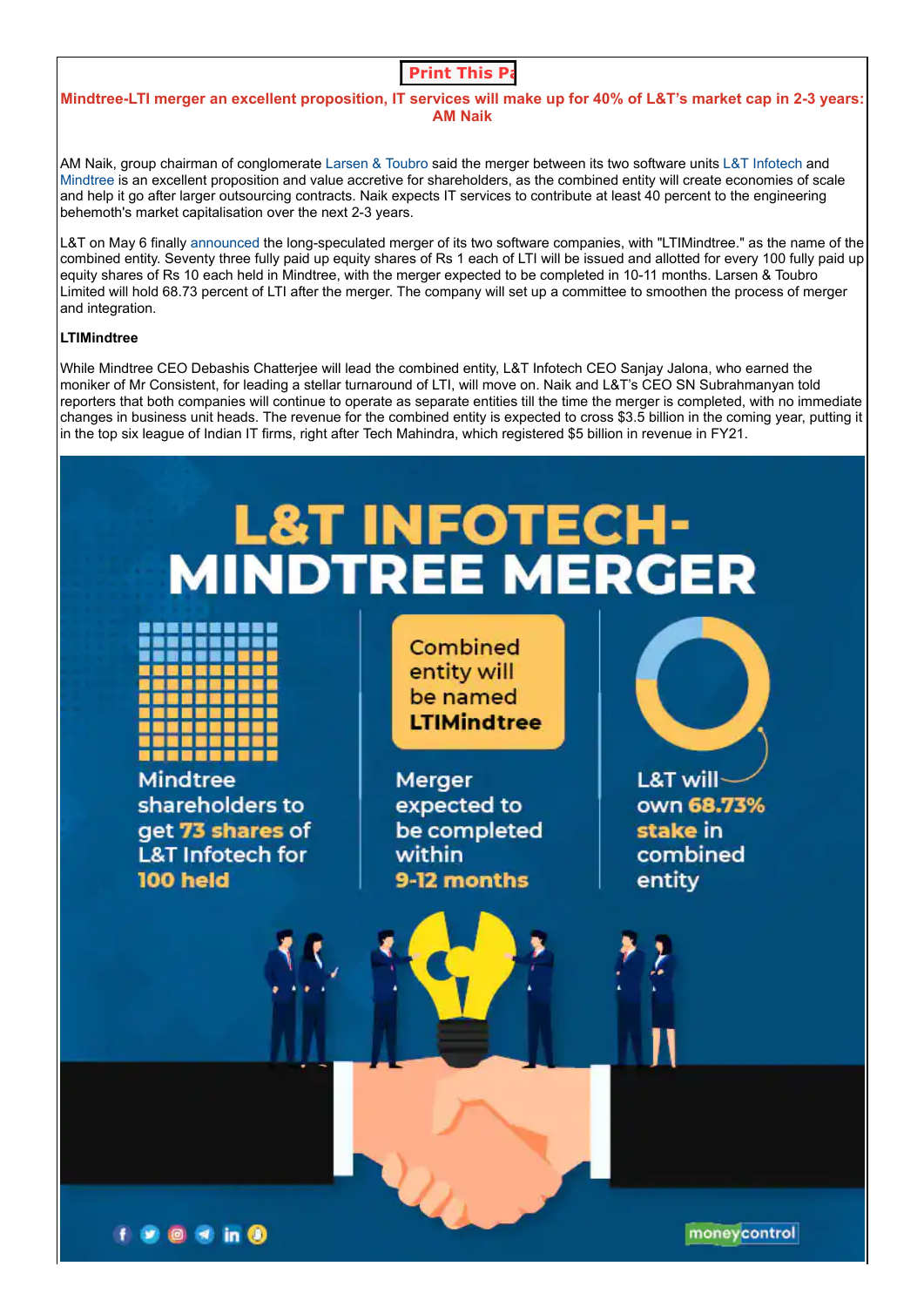The current employee strength of both companies exceeds 80,000, but Naik assured that this would not impact employees.

"If we want to service all the customers we need to increase manpower by 15% to 20%. In some cases we have gotten deal enquiries for \$50-100 million. We're sure that deal sizes for merger entities will be big. We have a minimum overlap between both companies, we rarely approach the same customer. Ninety percent of our customer base is separate. The company will not lose sight of its business targets and achieve them," said Naik when asked if the integration will derail the growth momentum and cause employee churn.

#### **Why now?**

While a merger between the two entities was always on the cards, Naik said the time seemed opportune now as both entities had a stable leadership, scale and steady growth, three years after L&T acquired Mindtree, in what was the first hostile takeover of a software services provider.